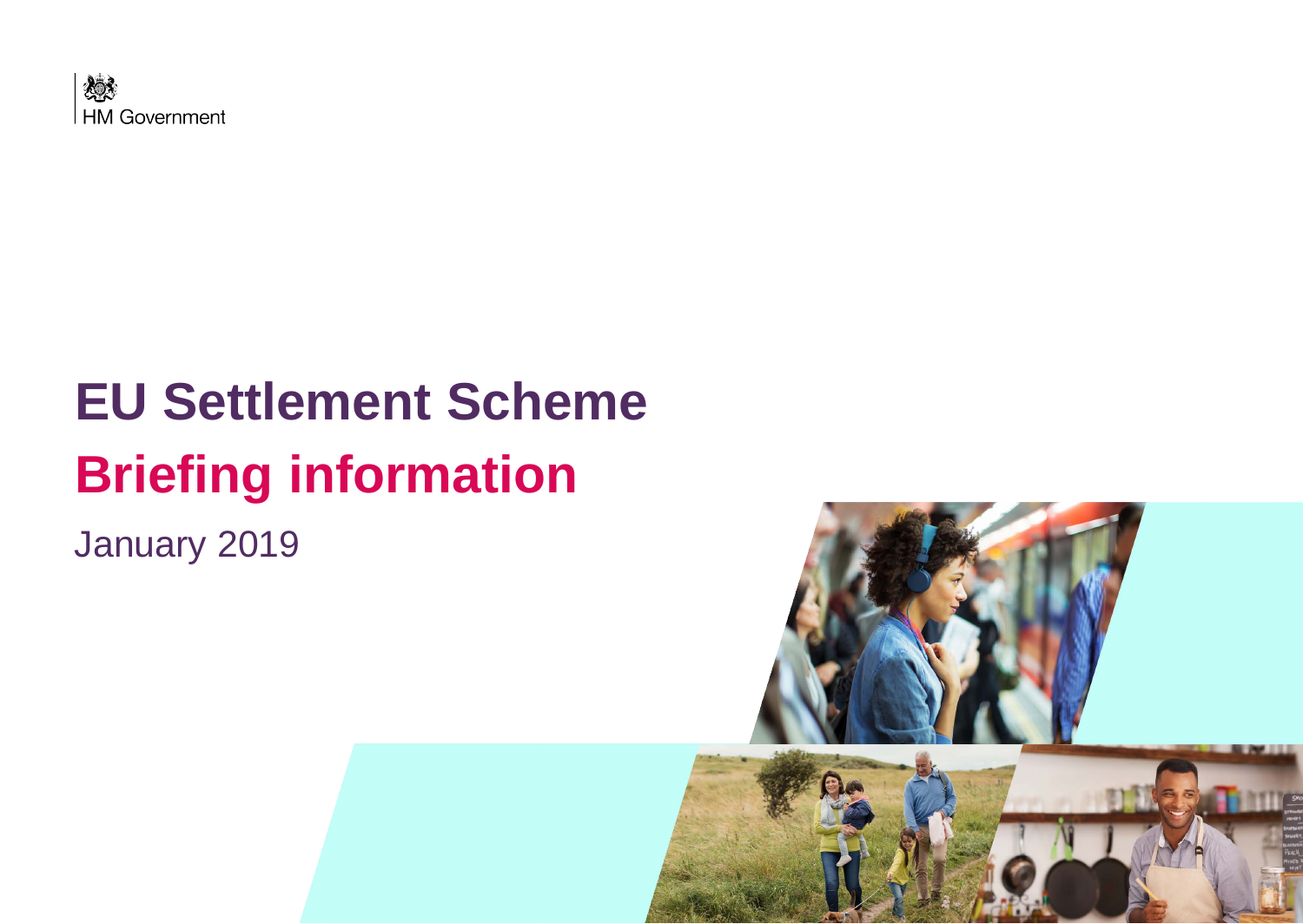

### **PURPOSE OF THIS DOCUMENT**

You can use the information in this pack to increase awareness about the EU Settlement Scheme and provide EU citizens\* with information on what they need to know and do. This has been designed so you, as employers, do not need to interpret the information.

The information in this pack is about the EU Settlement Scheme in line with the draft Withdrawal Agreement. This information relates to the scheme when it fully opens by 30 March 2019 and does not reflect conditions in pilot phases.

This briefing pack provides **key information** about the EU Settlement Scheme.

You can share this information with your **leadership, HR, line managers of EU citizen employees** and **EU citizen employees,** amongst others.

The content can be **used in webinars or face-to-face presentations**.

<sup>\*</sup> EU citizens used throughout refers to **EEA and Swiss nationals**, who are all eligible to apply to the EU Settlement Scheme.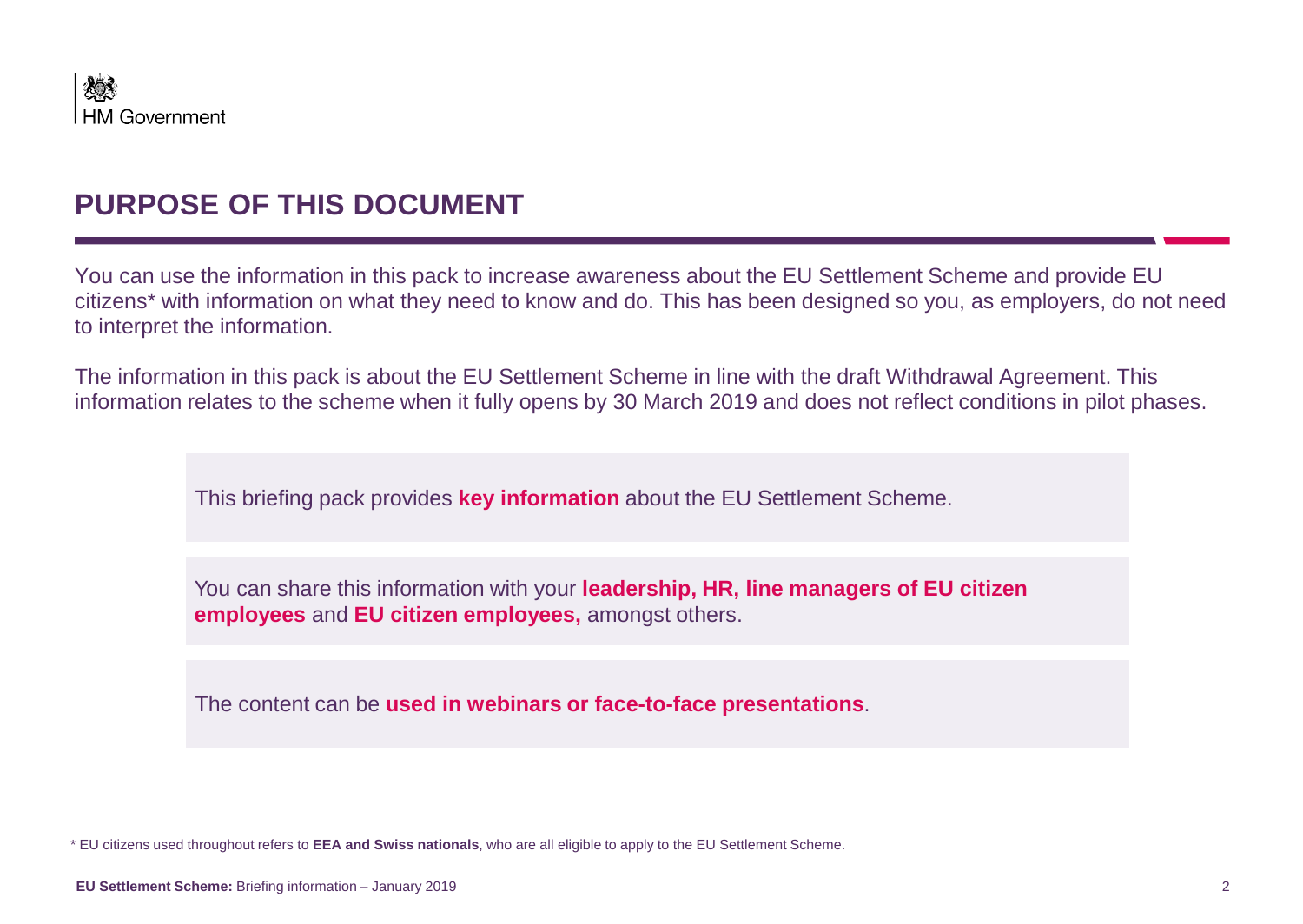

## **WHAT IS THE EU SETTLEMENT SCHEME?** 1 OF 2

### **What does it mean for me?**

- **In line with the draft Withdrawal Agreement, if you are an EU citizen, you and your family members will be able to apply to the EU Settlement Scheme to continue living in the UK after 31 December 2020.**
- The EU Settlement Scheme allows you and your family members to continue to live, work and study here in the UK. It means you continue to be eligible for:
	- public services, such as healthcare and schools
	- public funds and pensions
	- British citizenship, if you want to apply and meet the requirements.

### **Am I eligible to apply to the EU Settlement Scheme?**

- You need to apply if you are an EU citizen or a non-EU family member of an EU citizen, this includes those with a UK permanent residence document. You do not need to apply if you have indefinite leave to remain or enter, or you are an Irish citizen, but you can if you want to.\*
- You need to be a resident in the UK by 31 December 2020. If you have been a resident in the UK for more than five continuous years you will be eligible for settled status. If you have been a resident for less than five continuous years you will be eligible for pre-settled status.
- You must not be a serious or persistent criminal, a threat to national security, or have a deportation order, exclusion order or exclusion decision against you.

Eligible nationalities: Austria, Belgium, Bulgaria, Croatia, Republic of Cyprus, Czech Republic, Denmark, Estonia, Finland, France, Germany, Greece, Hungary, Iceland, Ireland, Italy, Latvia, Liechtenstein, Lithuania, Luxembourg, Malta, Netherlands, Norway, Poland, Portugal, Romania, Slovakia, Slovenia, Spain, Sweden or Switzerland.

<sup>\*</sup> Irish citizens do not need to apply to the scheme to protect their rights in the UK, though they are able to do so if they wish. Non-Irish family members of Irish citizens will need to apply to the EU Settlement Scheme if they wish to remain in the UK after 31 December 2020.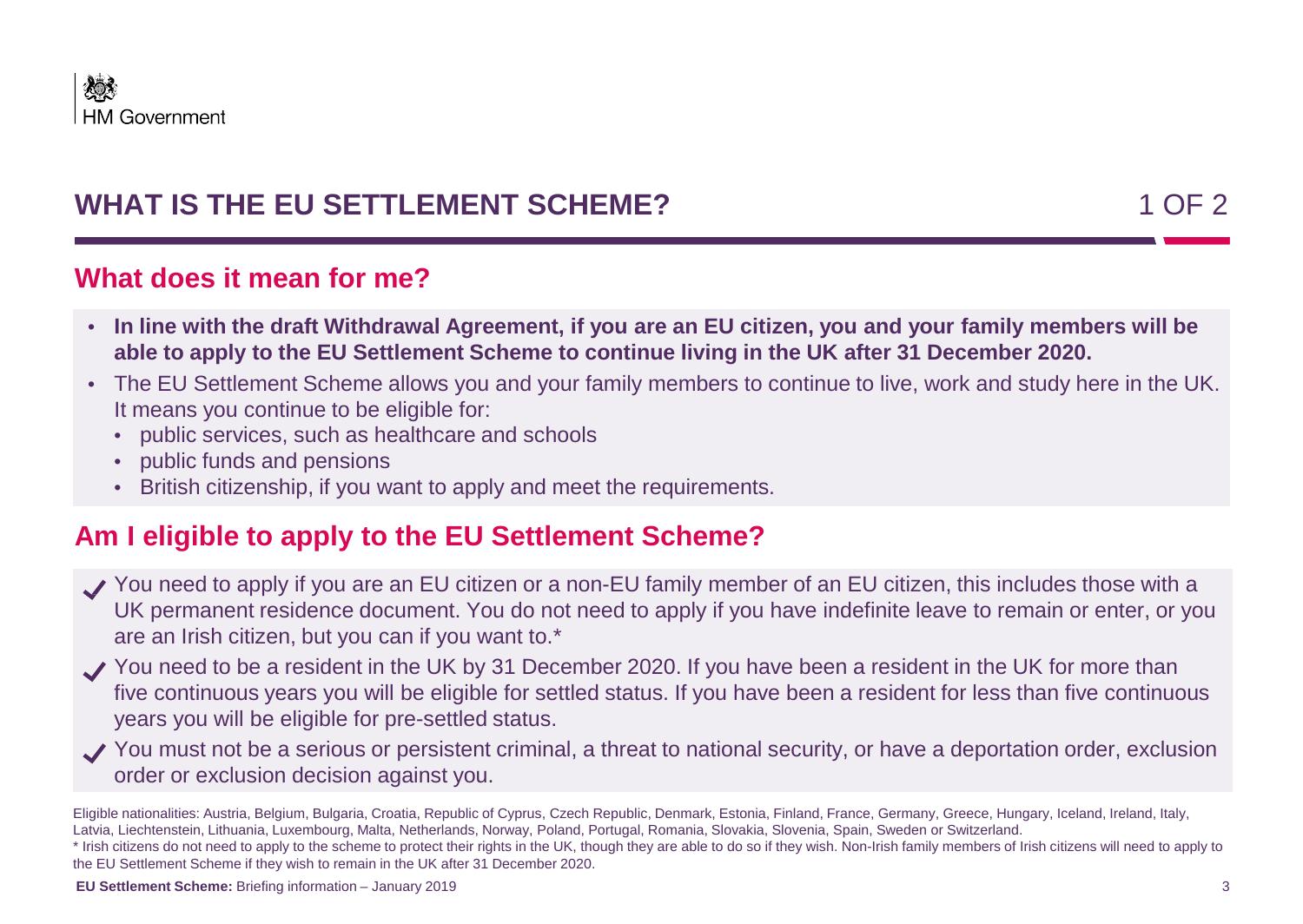

# **WHAT IS THE EU SETTLEMENT SCHEME?** 2 OF 2

### **What about my family members?**

- **If you are an EU citizen living in the UK, you and your family members are protected under the EU Settlement Scheme**. Family members do not need to be from the EU; they can come from anywhere in the world (referred to as non-EU citizen family members).
- Close family members who are not living in the UK by 31 December 2020 will be able to join you in the UK at any point in the future. They will need to be able to show their relationship to you and it must still exist when they apply to come to the UK. Close family members include spouses, civil partners, unmarried partners, dependant children and grandchildren, and dependant parents and grandparents. For more information on this please visit [GOV.UK](https://www.gov.uk/settled-status-eu-citizens-families/eligibility).
- Children born or adopted after 31 December 2020 will also have their rights protected.

### **When can I apply?**

• **The EU Settlement Scheme will be fully open by 30 March 2019.** In line with the draft Withdrawal Agreement, you and your family members will have until 30 June 2021 to apply and your rights will remain unchanged until then, provided that you are resident in the UK by 31 December 2020.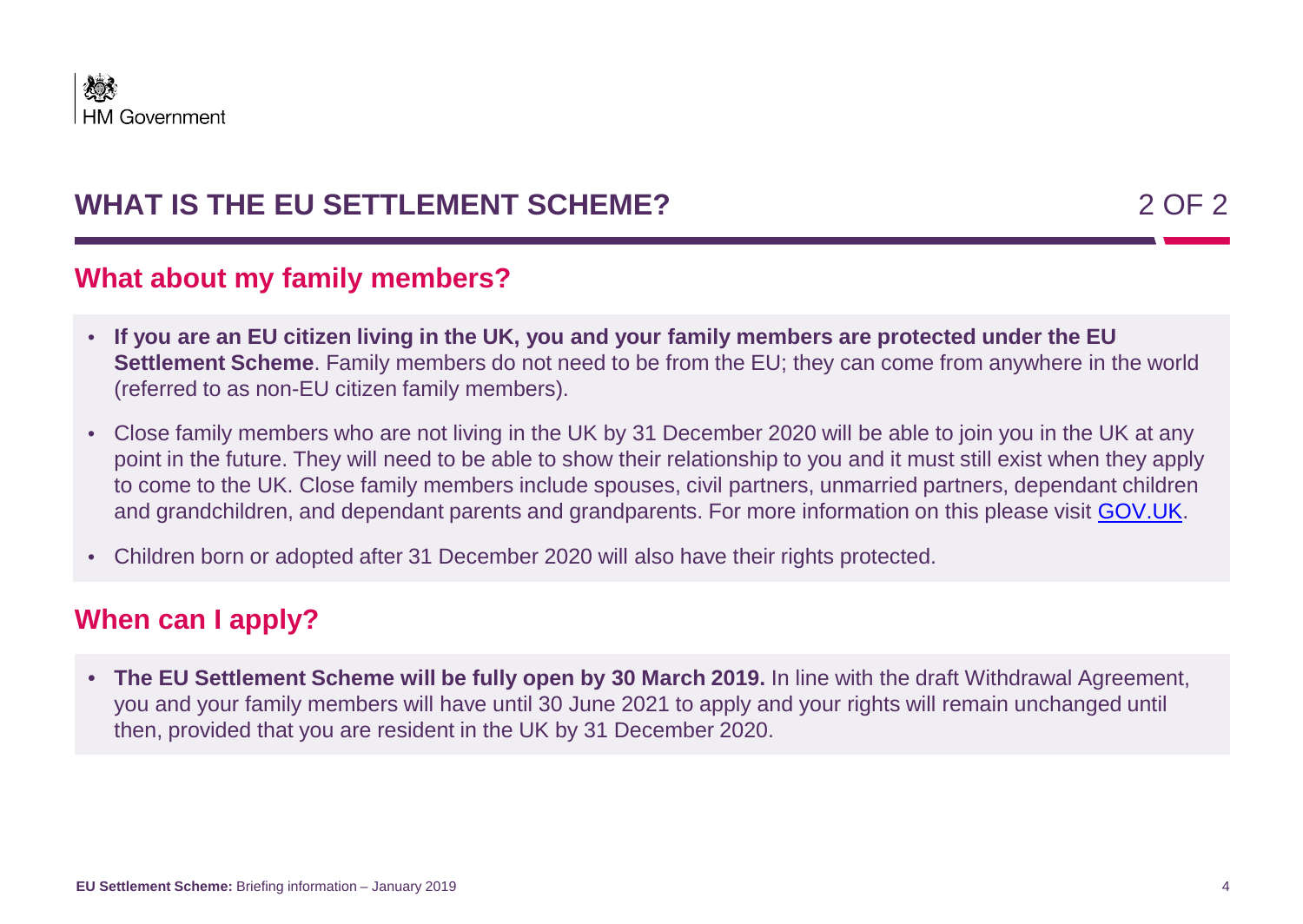

# **HOW DOES THE APPLICATION PROCESS WORK?**

You can access the application online using a computer, tablet or mobile phone. If you want, you can save your application and complete it later on. There are three key parts to the application: identity, residence in the UK, and criminality.



**When you apply** The application asks for **basic factual information** like your name, address and reference numbers such as your passport, national identity card or National Insurance number.

You can use the **EU Exit: ID Document Check app**  to fill in this information.



#### **Proof of identity**

Verify your identity by scanning your biometric passport, biometric national identity card or biometric residence card using the **EU Exit: ID Document Check app**. Alternatively, you can send your identity document to the Home Office by post. You will also need to verify your identity by uploading a **photo of yourself** using the app or directly to your online application.



#### **Proof of residence**

Prove your residence in the UK by providing your **National Insurance number**, if you have one.

Other documentation may be used, or required, to show proof of residence.



#### **Criminality check**

Complete the criminality check by declaring any **criminal convictions**. Only serious or persistent criminality will affect your application.

This will not affect the vast majority of EU citizens and their family members.

You will be able to get support over the phone or in person if you need online assistance.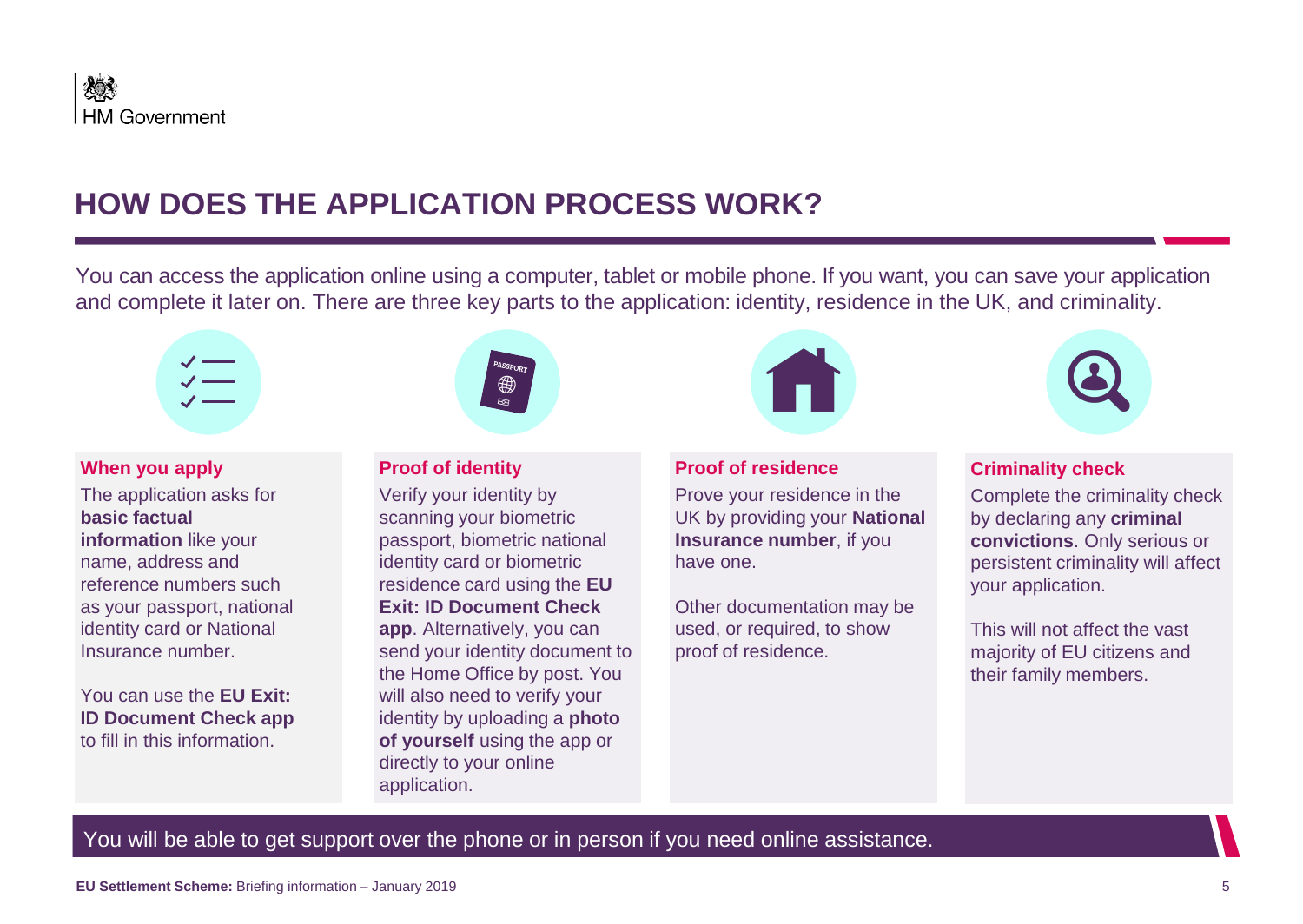# **KEY THINGS TO KNOW ABOUT THE APPLICATION**

This information is in relation to the EU Settlement Scheme when it fully opens by 30 March 2019.

# **Verifying your identity**

- You can verify your identity using the **EU Exit: ID Document Check app**. To use this app you will need to have a valid biometric passport (that has  $\overline{O}$  symbol on it) or biometric national identity card. Non-EU citizens must have a biometric residence card to use the app.
- This functionality is only available on Android devices an easy way to check if your Android device can do this is whether your device has the technology to make contactless payments. If you can't complete this step using the app, you can use a family member or friend's device to verify your identity. There are no security risks in doing this and your data is not stored on the device. The application process is fully digital. However, if the EU Exit: ID Document Check app is unable to read your biometric chip, either due to a damaged chip or some other reason, you will be asked to send your identity document to the Home Office by post. We will ensure passports are returned without delay.
- If you do not have a biometric identity document, or if you prefer, you can **send your identity document to the Home Office in the post.**

### **Proof of residence**

- There are a **number of ways to provide evidence** of your residence. Providing your National Insurance number (if you have one) should help you prove your residence in the UK. It will help tell us whether you are eligible for settled or pre-settled status.
- There may be **cases where residence cannot be proven automatically in this way** and we may require additional evidence. If that happens, do not worry. You will be told if you need to give any further evidence which you can easily submit online by uploading photos or scanning your documents into your application. Go to [GOV.UK](http://www.gov.uk/guidance/eu-settlement-scheme-evidence-of-uk-residence) to see a list of suggested evidence that is accepted.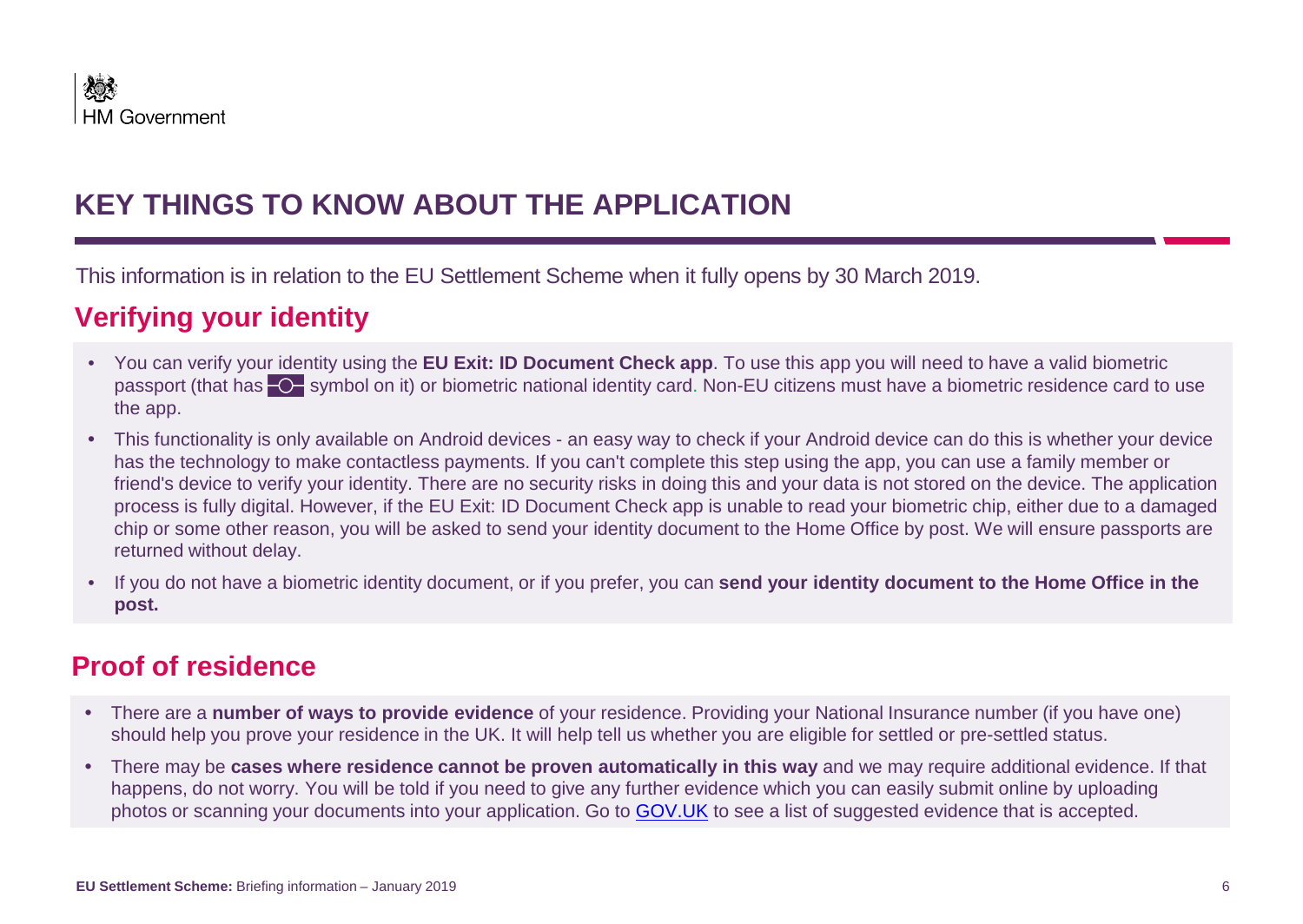# **YOUR STATUS**

### **Settled or pre-settled status**

- Successful applicants will get digital proof of their status through an online service. Your family members who are from outside the EU will receive a biometric residence card if they do not already have one.
- If you receive **settled status** (also known as indefinite leave to remain or enter) this means there is no time limit on how long you can stay in the UK. Subject to approval by Parliament, you should be able to spend up to five years in a row outside the UK without losing your settled status.
- If you receive **pre-settled status** (also known as limited leave to remain or enter) this means you can stay in the UK for a period of five years. This will allow you to remain in the UK until you are eligible for settled status, generally once you have lived continuously in the UK for five years.

### **How do you access your status?**

- **Your status will be stored electronically** by the Home Office. Once you receive your status, details will be provided on how to access it on GOV.UK.
- **You will be able to prove your rights to others online**, including employers and landlords. Help will be available if you have difficulties using online services. If you are an EU citizen, you can continue to use your passport or national identity card as proof of your rights until 30 June 2021.